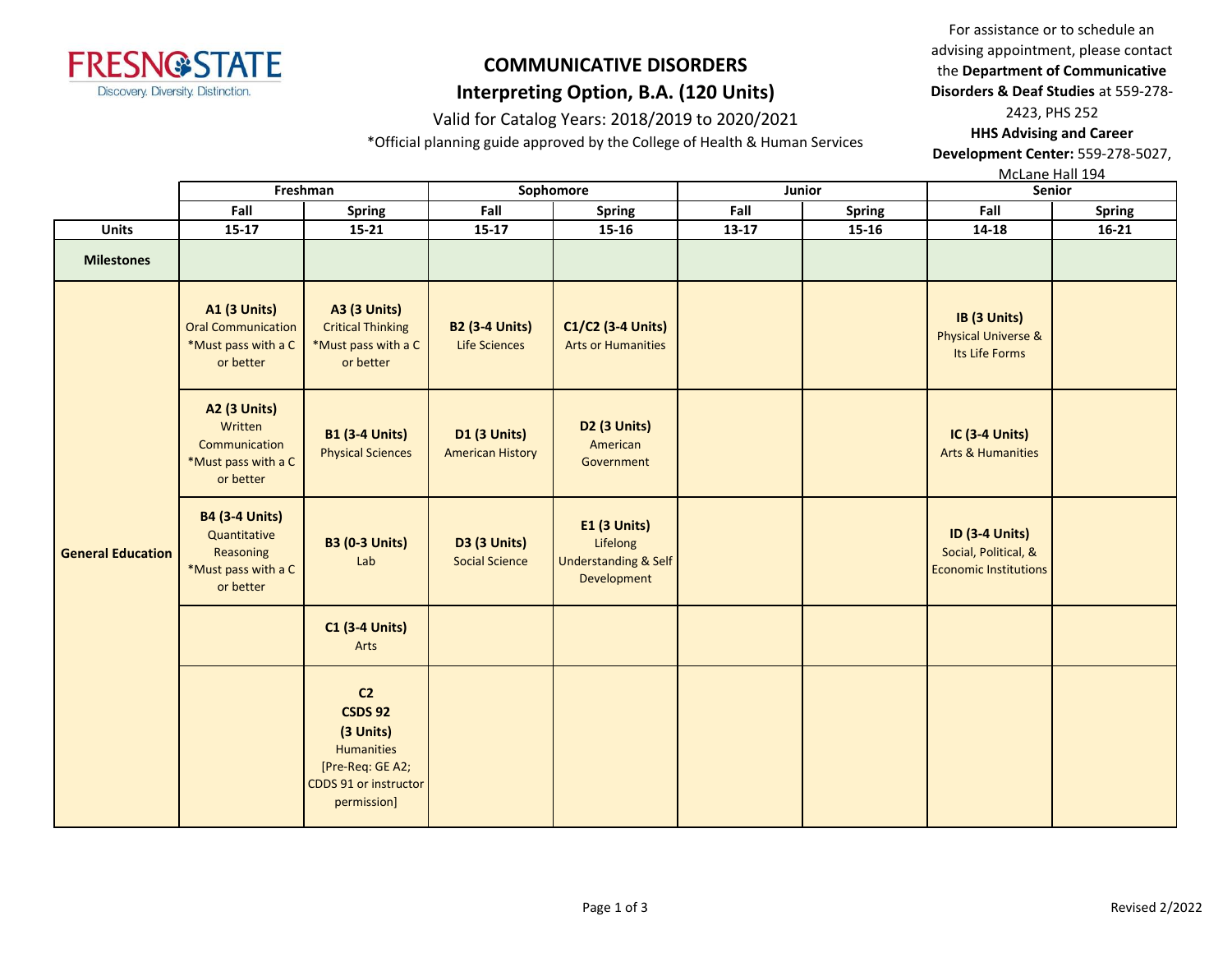

### Valid for Catalog Years: 2018/2019 to 2020/2021

\*Official planning guide approved by the College of Health & Human Services

For assistance or to schedule an advising appointment, please contact the **Department of Communicative Disorders & Deaf Studies** at 559-278-

2423, PHS 252 **HHS Advising and Career Development Center:** 559-278-5027,

McLane Hall 194

|                                                               | Freshman                    |                 | Sophomore                                         |                                                                                 | Junior                                                                                                        |                                                                                                 | Senior                                                                                          |                                                                                             |
|---------------------------------------------------------------|-----------------------------|-----------------|---------------------------------------------------|---------------------------------------------------------------------------------|---------------------------------------------------------------------------------------------------------------|-------------------------------------------------------------------------------------------------|-------------------------------------------------------------------------------------------------|---------------------------------------------------------------------------------------------|
|                                                               | Fall                        | Spring          | Fall                                              | Fall<br><b>Spring</b><br><b>Spring</b>                                          |                                                                                                               |                                                                                                 | Fall                                                                                            | <b>Spring</b>                                                                               |
| <b>Units</b>                                                  | 15-17                       | $15 - 21$       | 15-17                                             | 15-16                                                                           | 13-17                                                                                                         | 15-16                                                                                           | 14-18                                                                                           | 16-21                                                                                       |
| <b>Major</b>                                                  |                             |                 | <b>CSDS 93</b><br>(3 Units)<br>[Pre-Req: CDDS 92] | <b>CSDS 94S</b><br>(3 Units)<br>[Pre-Req: CDDS 93]                              | <b>CSDS 80</b><br>(3 Units)                                                                                   | <b>CSDS 95</b><br>(3 Units)                                                                     | <b>CSDS 170</b><br>(3 Units)<br>[Pre-Req: CDDS 136,<br>166 (both passed with<br>a C or better)] | <b>CSDS 141</b><br>(3 Units)                                                                |
|                                                               |                             |                 |                                                   | <b>CSDS 139</b><br>(3 Units)<br>[Pre-Req: GE<br>Foundation & Breadth<br>Area D] | <b>CSDS 96</b><br>(3 Units)<br>[Pre-Req: CDDS 91,<br>92]                                                      | <b>CSDS 106</b><br>(3 Units)<br>[Pre-Req: ENGL 5B or<br>10]                                     | <b>CSDS 175</b><br>$(1-3$ Units)<br>[Pre-Req: CDDS 169<br>or 170; instructor<br>permission]     | <b>CSDS 175</b><br>$(1-3$ Units)<br>[Pre-Req: CDDS 169<br>or 170; instructor<br>permission] |
|                                                               |                             |                 |                                                   |                                                                                 | <b>CSDS 136S</b><br>(3 Units)<br>[Pre-Req: CDDS 94S<br>(C or better), CDDS<br>139]                            | <b>CSDS 168</b><br>(2 Units)<br>[Pre-Req: CDDS 166;<br>Co-Req: CDDS 169 or<br>170]              | <b>CSDS 188T</b><br>$(1$ Unit)                                                                  |                                                                                             |
|                                                               |                             |                 |                                                   |                                                                                 | <b>CSDS 137</b><br>$(1$ Unit)<br>[Pre-Req: CDDS 94S;<br>Co-Req: CDDS 136S]                                    | <b>CSDS 169</b><br>(3 Units)<br>[Pre-Req: CDDS 136,<br>166 (both passed with<br>a C or better)] |                                                                                                 |                                                                                             |
|                                                               |                             |                 |                                                   |                                                                                 | <b>CSDS 166</b><br>(3 Units)<br>[Co-Req: CDDS 93,<br>139]                                                     | <b>CSDS 188T</b><br>$(1$ Unit)                                                                  |                                                                                                 |                                                                                             |
| <b>Additional</b><br><b>Graduation</b><br><b>Requirements</b> | <b>CSDS 91</b><br>(3 Units) | <b>Elective</b> | <b>Elective</b>                                   |                                                                                 | <b>UDWS (0-4 Units)</b><br>*Upper Division<br>Writing Exam OR "W"<br>Course (must pass<br>with a C or better) | <b>Elective</b>                                                                                 |                                                                                                 | MI<br>(3 Units)<br>Multicultural/<br>International                                          |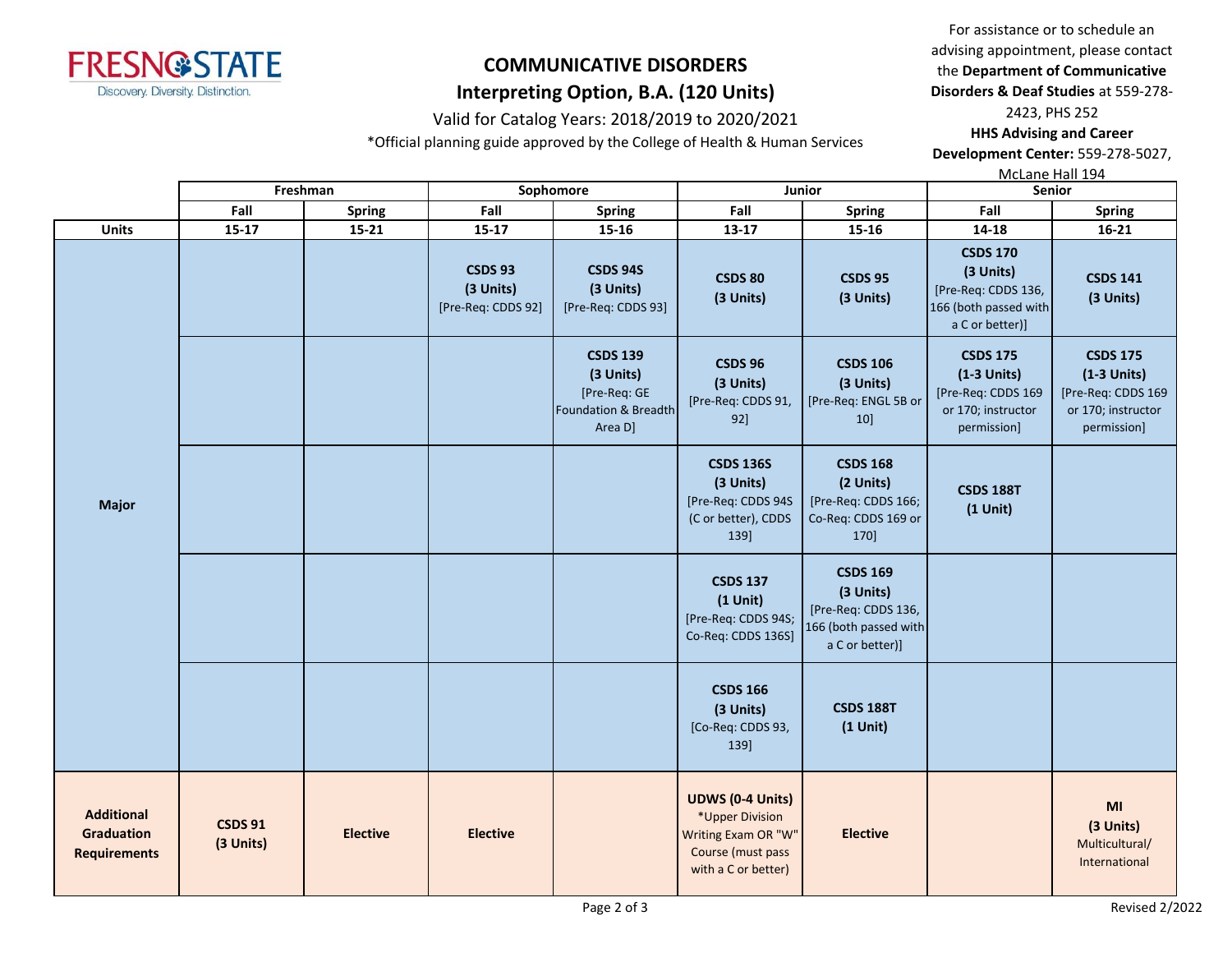

#### Valid for Catalog Years: 2018/2019 to 2020/2021

\*Official planning guide approved by the College of Health & Human Services

For assistance or to schedule an advising appointment, please contact the **Department of Communicative Disorders & Deaf Studies** at 559-278- 2423, PHS 252

**HHS Advising and Career Development Center:** 559-278-5027,

McLane Hall 194

|                                                        |                 | <b>IVICLATIC LIGHT 177</b> |           |               |           |               |               |                 |
|--------------------------------------------------------|-----------------|----------------------------|-----------|---------------|-----------|---------------|---------------|-----------------|
|                                                        | Freshman        |                            | Sophomore |               | Junior    |               | <b>Senior</b> |                 |
|                                                        | Fall            | <b>Spring</b>              | Fall      | <b>Spring</b> | Fall      | <b>Spring</b> | Fall          | <b>Spring</b>   |
| <b>Units</b>                                           | $15 - 17$       | $15 - 21$                  | 15-17     | 15-16         | $13 - 17$ | $15 - 16$     | 14-18         | $16 - 21$       |
| <b>Additional</b><br>Graduation<br><b>Requirements</b> | <b>Elective</b> |                            |           |               |           |               |               | <b>Elective</b> |
|                                                        |                 |                            |           |               |           |               |               | <b>Elective</b> |
|                                                        |                 |                            |           |               |           |               |               | <b>Elective</b> |

#### **FOOTNOTES:**

**Prerequisites/Corequisites:** Other restrictions may apply. Please see your course catalog for detailed prerequisite/corequisite requirements.

**Grade Requirements:** CR/NC grading is not permitted for CDDS majors for any coursework required in the major, with the exception of clinical courses.

General Education: Units in this area may be used toward a double major or minor (see double major or departmental minor). Consult the appropriate department chair, program coordinator, or faculty adviser for further information.

Electives (27 units): Units in this area may be used to satisfy credential requirements or a minor in another field. Students must earn a minimum of 120 units total to graduate. The number of required elective units may vary, depending on the amount of units earned from major and GE courses.

Upper Division Writing Skills requirement (UDWS): All undergraduate students must demonstrate competency in writing skills by passing the Upper Division Writing Exam (UDWE) or by obtaining a C or better in an approved upper division writing course, identified by the letter "W."

Substitutions: If substitutions/exceptions/waivers are made for any major courses that also meet GE and/or the Multicultural/International graduation requirement, the student is responsible for completing additional courses to satisfy the respective areas (GE and/or MI). This also includes the upperdivision writing requirement.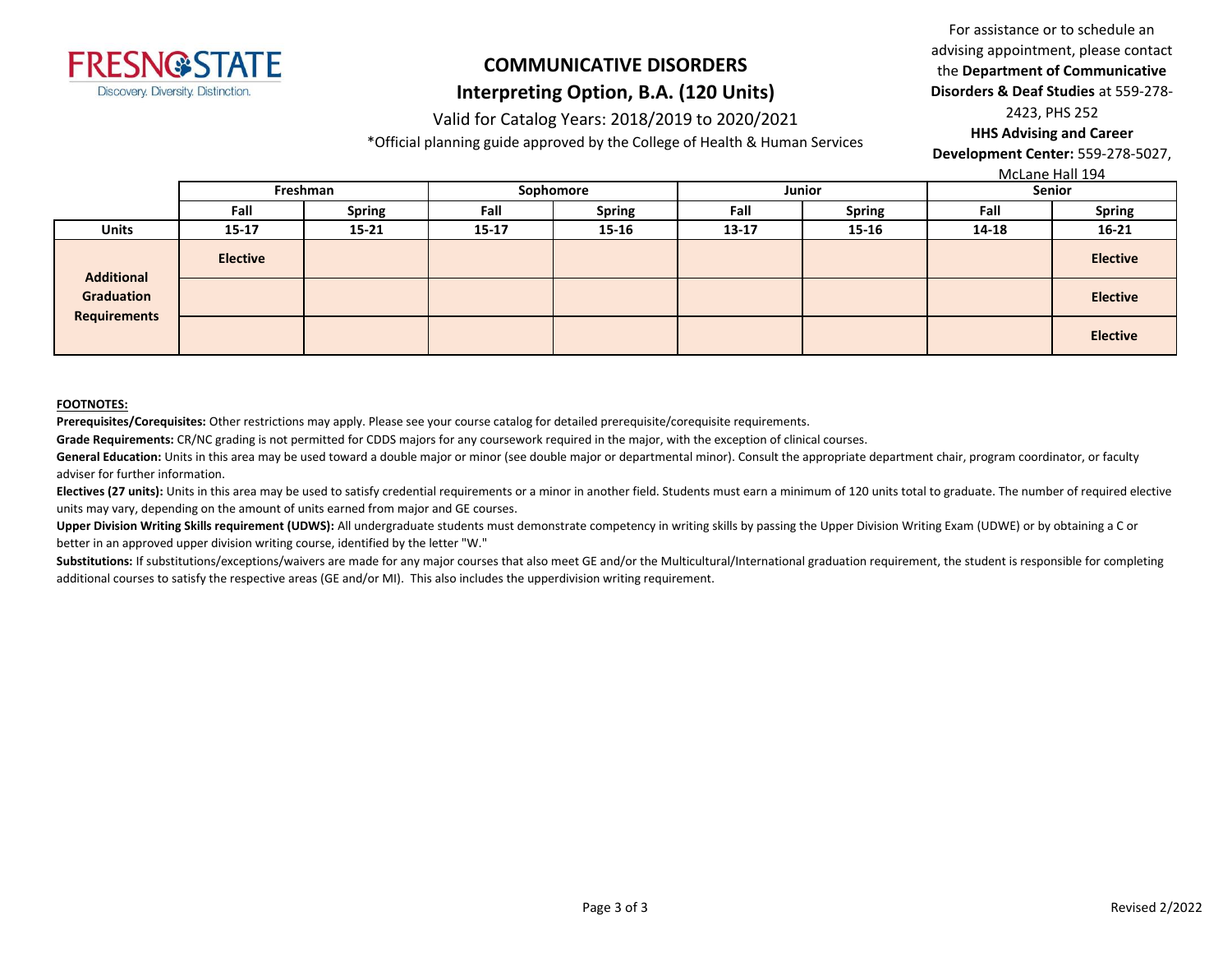

### Valid for Catalog Years: 2015/2016 to 2017/2018

\*Official planning guide approved by the College of Health & Human Services

For assistance or to schedule an advising appointment, please contact the **Department of Communicative Disorders & Deaf Studies** at 559-278- 2423, PHS 252 **HHS Advising and Career Development Center:** 559-278-5027, McLane Hall 194

**Fall Spring Fall Spring Fall Spring Fall Spring Units 15-17 15-21 15-17 15-16 13-17 15-16 14-18 16-21 A1 (3 Units)** Oral Communication \*Must pass with a C or better **A3 (3 Units)** Critical Thinking \*Must pass with a C or better **B2 (3-4 Units)** Life Sciences **C1/C2 (3-4 Units)** Arts or Humanities **IB (3 Units)** Physical Universe & Its Life Forms **MI (3 Units)** Multicultural/Internationa l **A2 (3 Units) Written** Communication \*Must pass with a C or better **B1 (3-4 Units)** Physical Sciences **D1 (3 Units)** American History **D2 (3 Units)** American Government **IC (3-4 Units)** Arts & Humanities **B4 (3-4 Units) Quantitative** Reasoning \*Must pass with a C or better **B3 (0-3 Units)** Lab **D3 (3 Units)** Social Science **E1 (3 Units)** Lifelong Understanding & Self Development **ID (3-4 Units)** Social, Political, & Economic Institutions **C1 (3-4 Units)** Arts **C2 CDDS 92 (3 Units) Humanities** [Pre-Req: GE A2; CDDS 91 or instructor permission] **CDDS 93 (3 Units)** [Pre-Req: CDDS 92] **CDDS 94S (3 Units)** [Pre-Req: CDDS 93] **CDDS 80 (3 Units) CDDS 95 (3 Units) CDDS 170 (3 Units)** [Pre-Req: CDDS 136, 166 (both passed with a C or better)] **CDDS 141 (3 Units) Freshman Sophomore Junior Senior General Education**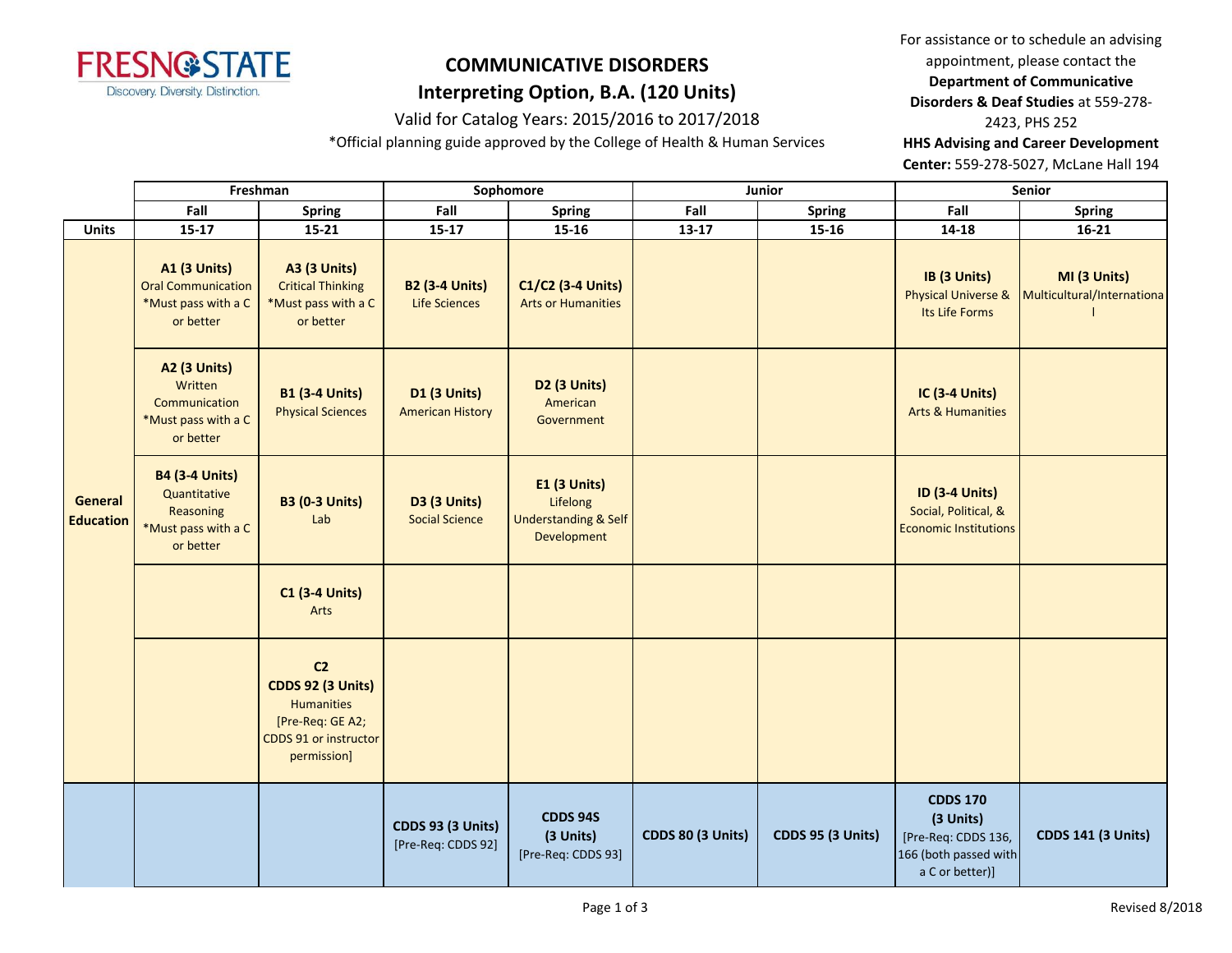

#### Valid for Catalog Years: 2015/2016 to 2017/2018

\*Official planning guide approved by the College of Health & Human Services

For assistance or to schedule an advising appointment, please contact the **Department of Communicative Disorders & Deaf Studies** at 559-278- 2423, PHS 252 **HHS Advising and Career Development Center:** 559-278-5027, McLane Hall 194

|                  | Freshman                 |                 | Sophomore       |                                                                                 |                                                                                                               | Junior                                                                                       | Senior                                                                                      |                                                                                        |  |
|------------------|--------------------------|-----------------|-----------------|---------------------------------------------------------------------------------|---------------------------------------------------------------------------------------------------------------|----------------------------------------------------------------------------------------------|---------------------------------------------------------------------------------------------|----------------------------------------------------------------------------------------|--|
|                  | Fall                     | <b>Spring</b>   | Fall            | Spring                                                                          | Fall                                                                                                          | Spring                                                                                       | Fall                                                                                        | <b>Spring</b>                                                                          |  |
| <b>Units</b>     | $15 - 17$                | $15 - 21$       | $15 - 17$       | 15-16                                                                           | $13 - 17$                                                                                                     | $15 - 16$                                                                                    | $14 - 18$                                                                                   | $16 - 21$                                                                              |  |
|                  |                          |                 |                 | <b>CDDS 139</b><br>(3 Units)<br>[Pre-Req: GE<br>Foundation & Breadth<br>Area D] | <b>CDDS 96 (3 Units)</b><br>[Pre-Req: CDDS 91,<br>92]                                                         | <b>CDDS 106 (3 Units)</b><br>[Pre-Req: ENGL 5B or<br>10]                                     | <b>CDDS 175</b><br>$(1-3$ Units)<br>[Pre-Req: CDDS 169<br>or 170; instructor<br>permission] | <b>CDDS 175 (1-3 Units)</b><br>[Pre-Req: CDDS 169 or<br>170; instructor<br>permission] |  |
| Major            |                          |                 |                 |                                                                                 | <b>CDDS 136S</b><br>(3 Units)<br>[Pre-Req: CDDS 94S<br>(C or better), CDDS<br>139]                            | <b>CDDS 168 (2 Units)</b><br>[Pre-Req: CDDS 166;<br>Co-Req: CDDS 169 or<br>170]              | <b>CDDS 188T</b><br>$(1$ Unit)                                                              |                                                                                        |  |
|                  |                          |                 |                 |                                                                                 | <b>CDDS 137 (1 Unit)</b><br>[Pre-Req: CDDS 94S;<br>Co-Req: CDDS 136S]                                         | <b>CDDS 169 (3 Units)</b><br>[Pre-Req: CDDS 136,<br>166 (both passed with a<br>C or better)] |                                                                                             |                                                                                        |  |
|                  |                          |                 |                 |                                                                                 | <b>CDDS 166</b><br>(3 Units)<br>[Co-Req: CDDS 93,<br>139]                                                     | <b>CDDS 188T (1 Unit)</b>                                                                    |                                                                                             |                                                                                        |  |
| <b>Electives</b> | <b>CDDS 91 (3 Units)</b> | <b>Elective</b> | <b>Elective</b> |                                                                                 | <b>UDWS (0-4 Units)</b><br>*Upper Division<br>Writing Exam OR "W"<br>Course (must pass<br>with a C or better) | <b>Elective</b>                                                                              |                                                                                             | <b>Elective</b>                                                                        |  |
|                  | <b>Elective</b>          |                 |                 |                                                                                 |                                                                                                               |                                                                                              |                                                                                             | <b>Elective</b>                                                                        |  |
|                  |                          |                 |                 |                                                                                 |                                                                                                               |                                                                                              |                                                                                             | <b>Elective</b>                                                                        |  |